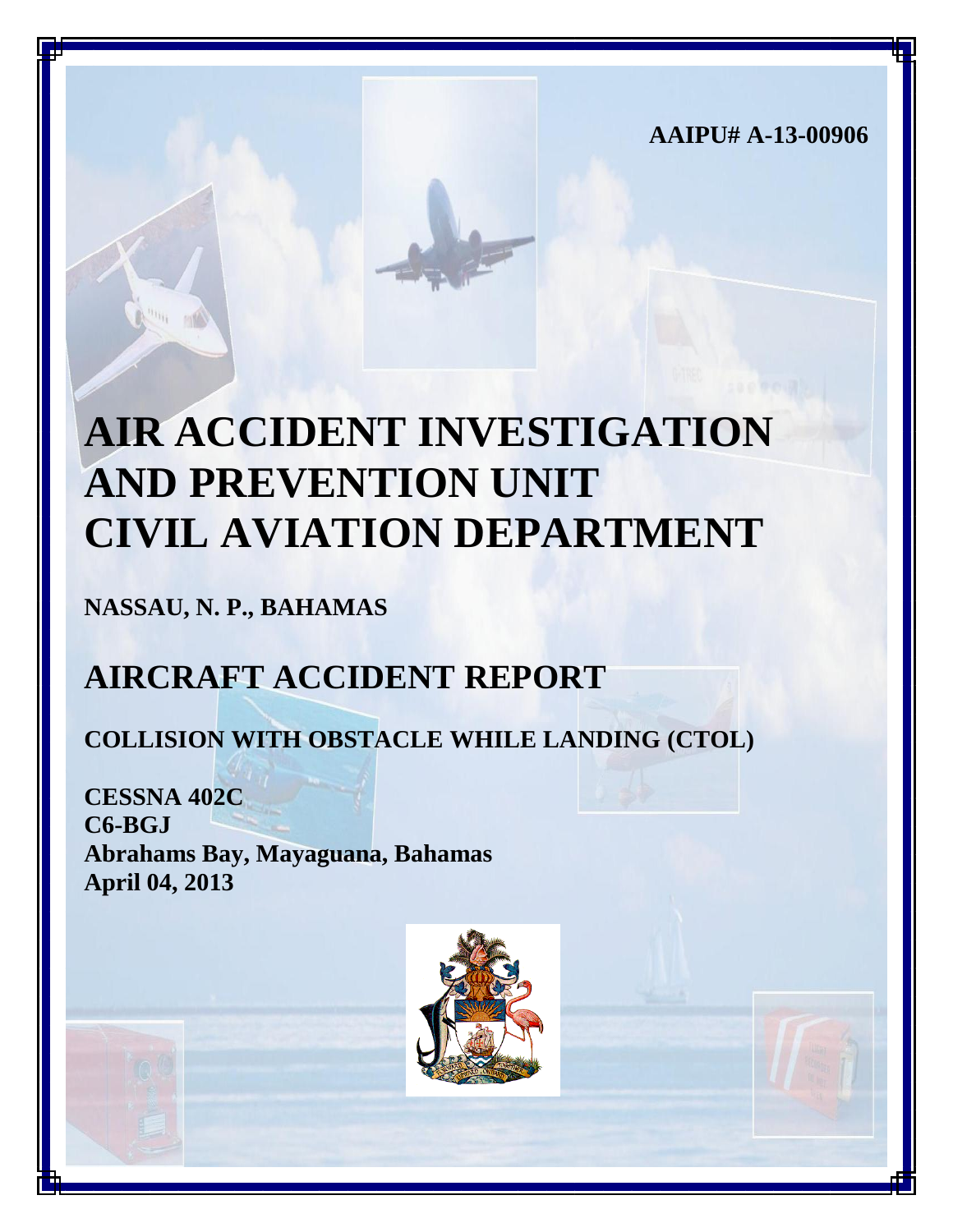

**Bahamas Department of Civil Aviation Air Accident Investigation and Prevention Unit P. O. Box AP-59244 Lynden Pindling International Airport Nassau N. P., Bahamas**

## **AIRCRAFT ACCIDENT REPORT**



**CESSNA 402C C6-BGJ** Collision with Obstacle While Landing Mayaguana, Int'l Airport, Abrahamas Bay, Mayaguana April 04, 2013

Abstract: This report outlines the circumstances involving the accident of Leair Charter Service Limited aircraft, C6-BGJ, a Cessna 402C aircraft which was involved in a collision with obstacle (vehicles) while landing at Mayaguana International Airport at Abrahams Bay, Mayaguana, Bahamas on April 04, 2013.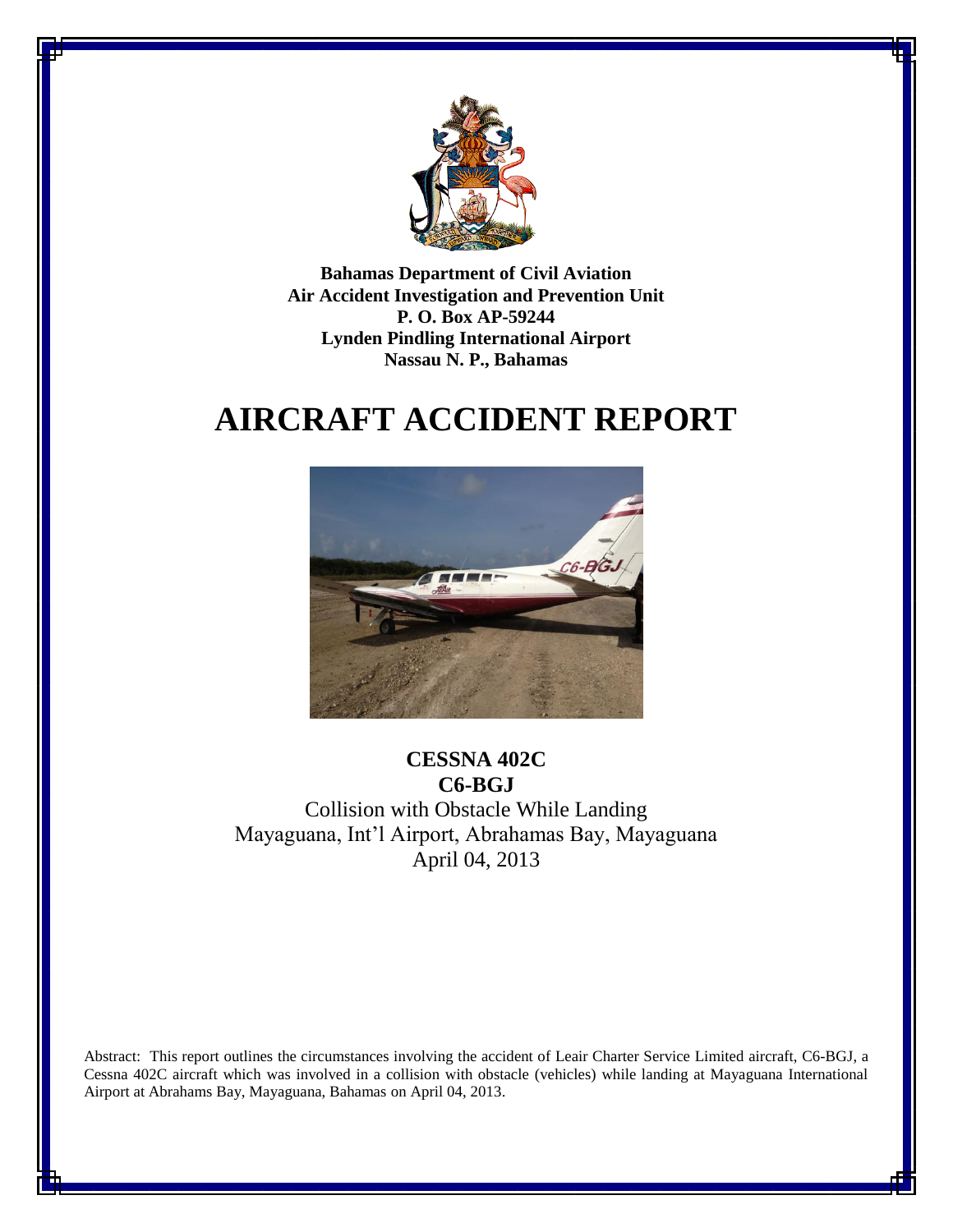

## **Bahamas Department of Civil Aviation Air Accident Investigation and Prevention Unit**

The Air Accident Investigation and Prevention Unit (AAIPU) is a unit within the Flight Standards Inspectorate (FSI), the regulatory unit of the Bahamas Civil Aviation Department (BCAD).

The AAIPU's function is to promote and improve safety and public confidence in the aviation industry through excellence in:

- independent investigation of aviation accidents and other safety occurrences
- safety data recording, analysis and research
- fostering safety awareness, knowledge and action.

#### **The AAIPU does not investigate for the purpose of apportioning blame or to provide a means for determining liability.**

The AAIPU performs its functions in accordance with the provisions of the *Bahamas Civil Aviation (Safety) (Amendment) Regulations (CASAR) 2010, Schedule 19, International Civil Aviation Organization (ICAO) Annex 13* and, where applicable, relevant international agreements.

The Flight Standards Inspectorate established in 2001, is mandated by the Ministry of Transportation and Aviation to investigate air transportation accidents and incidents, determine probable causes of accidents and incidents, issue safety recommendations, study transportation safety issues and evaluate the safety effectiveness of agencies and stakeholders involved in air transportation.

The AAIPU makes public its actions and decisions through accident reports, safety studies, special investigation reports, safety recommendations and safety alerts. When the AAIPU issues a safety recommendation, the person, organization or agency must provide a written response within 90 days. That response must indicate whether the person, organization or agency accepts the recommendation, any reasons for not accepting part or all of the recommendation, and details of any proposed safety action to give effect to the recommendation.

Copies of accident reports can be obtained by contacting:

**Captain Patrick L. Rolle Director Bahamas Department of Civil Aviation P. O. Box N975 Nassau N. P., Bahamas (242) 326-0339/40**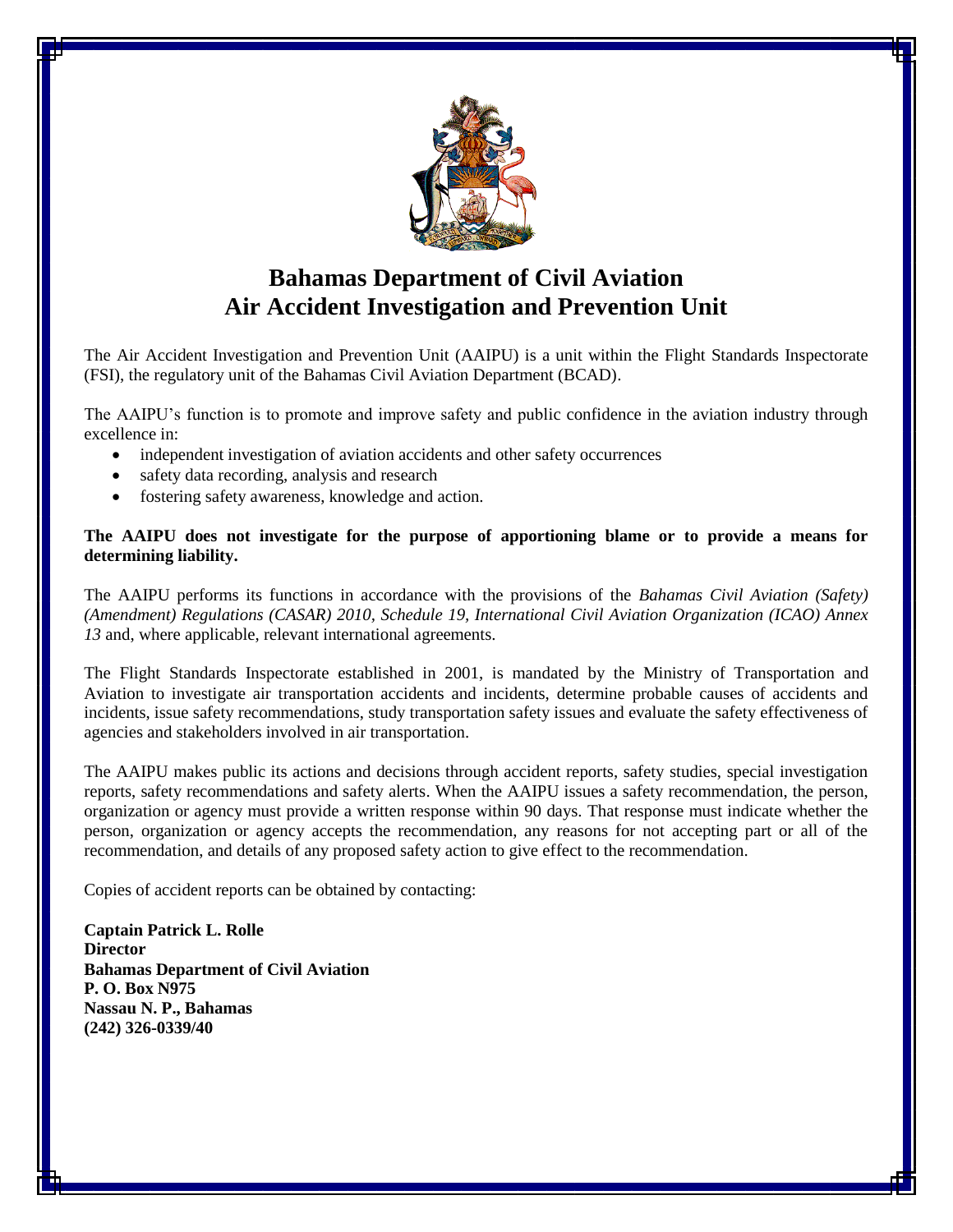

## **Bahamas Department of Civil Aviation** Air Accident Investigation and Prevention Unit

## **Table of Contents**

| 1.0    |  |
|--------|--|
|        |  |
| 1.2    |  |
| 1.3    |  |
| 1.4    |  |
|        |  |
| 1.5.1  |  |
| 1.5.2  |  |
|        |  |
|        |  |
|        |  |
| 1.6.3  |  |
|        |  |
|        |  |
|        |  |
|        |  |
|        |  |
|        |  |
|        |  |
|        |  |
|        |  |
|        |  |
|        |  |
| 1.12.3 |  |
|        |  |
|        |  |
|        |  |
|        |  |
|        |  |
|        |  |
|        |  |
| 2.0    |  |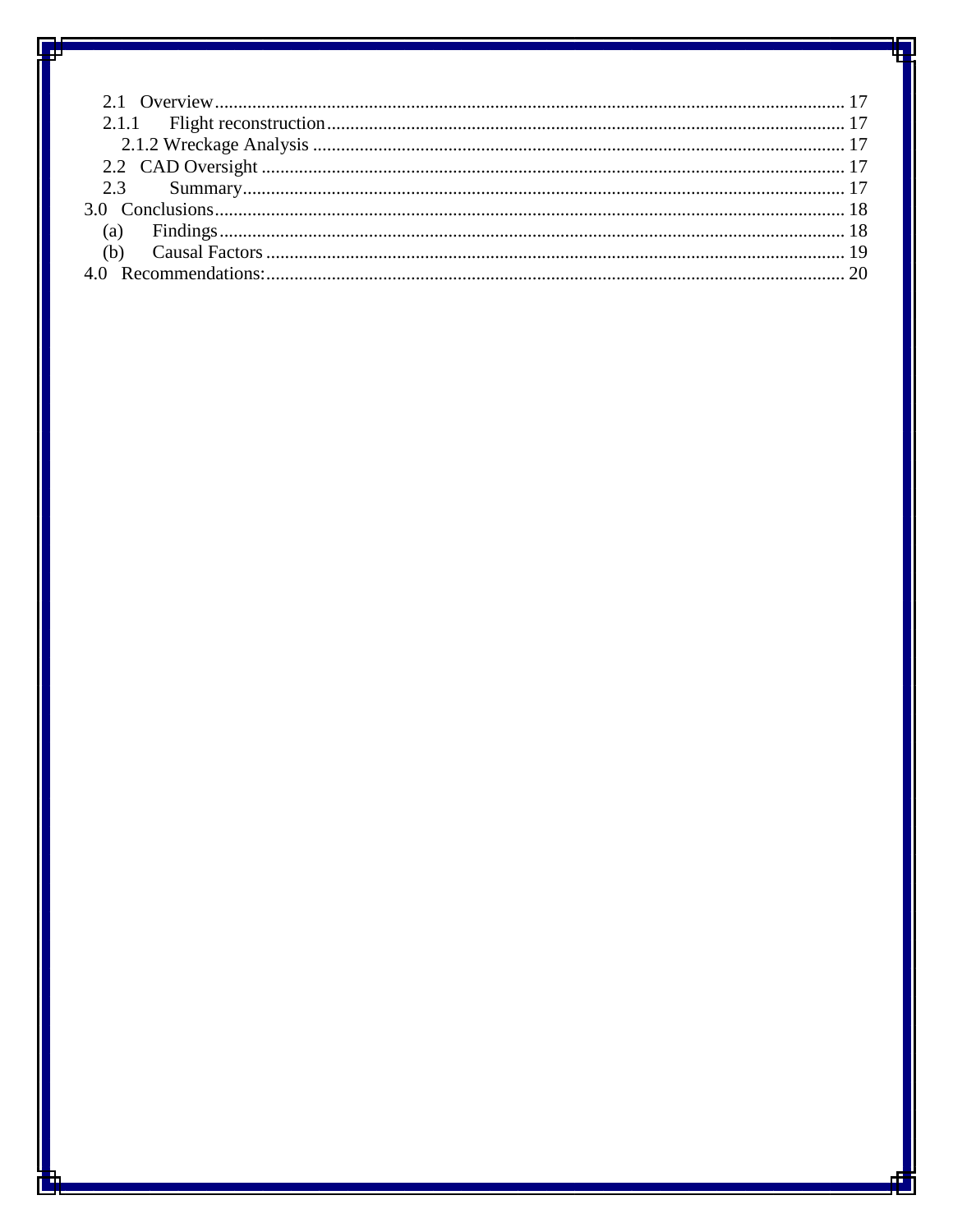#### <span id="page-5-0"></span>**GLOSSARY OF ABBREVIATIONS USED IN THIS REPORT**

*When the following terms are used in this report, they have the following meanings;*

| <b>AAIPU</b>  | Air Accident Investigation and Prevention Unit                 |
|---------------|----------------------------------------------------------------|
| AGL/agl       | Above ground level                                             |
| <b>AOC</b>    | Air Operator Certificate Holder                                |
| <b>ARFF</b>   | Airport Rescue and Fire Fighting Service                       |
| ATC / ATS     | Air Traffic Control / Air Traffic Services                     |
| <b>CAD</b>    | Civil Aviation Department                                      |
| <b>CASR</b>   | Bahamas Civil Aviation (Safety) Regulations (April 17, 2001)   |
| <b>CMI</b>    | Continental Motors, Inc., formerly Teledyne Continental Motors |
| $C \circ f A$ | Certificate of Airworthiness                                   |
| $C$ of $R$    | Certificate of Registration                                    |
| <b>DCA</b>    | Director of Civil Aviation                                     |
| <b>DST</b>    | Daylight Savings Time (+4 hours to convert to UTC)             |
| <b>FSI</b>    | <b>Flight Standards Inspectorate</b>                           |
| <b>ICAO</b>   | International Civil Aviation Organization                      |
| <b>KIAS</b>   | knots indicated airspeed                                       |
| kt            | Knot(s)                                                        |
| LBS/lbs       | Pounds                                                         |
| <b>MYNN</b>   | <b>Lynden Pindling International Airport</b>                   |
| <b>MET</b>    | Meteorological Office / Department                             |
| NM or nm      | <b>Nautical Miles</b>                                          |
| <b>RBPF</b>   | Royal Bahamas Police Force                                     |
| UTC / Z       | Universal Coordinated Time / Zulu time                         |

#### <span id="page-5-1"></span>**DEFINITIONS**

*When the following terms are used in this report, they have the following meanings as per CASR 2001 and ICAO Annex 13;*

**"Aircraft Accident"–** means an occurrence associated with the operation of an aircraft which takes place between the time any person boards the aircraft with the intention of flight and all such persons have disembarked, and in which any person suffers death or serious injury, or in which the aircraft receives substantial damage or the aircraft is missing or completely inaccessible.

**"Fatal injury"** - means any injury, which results in death within 30 days of the accident.

**"Incident"** - means an occurrence other than an accident, associated with the operation of an aircraft, which affects or could affect the safety of operations.

**"Investigation"-** A process conducted for the purpose of accident prevention, which includes the gathering and analysis of information, the drawing of conclusions, including the determination of causes and, when appropriate, the making of safety recommendations.

**"Serious injury"** - means any injury which:

- Requires hospitalization for more than 48 hours, commencing within 7 days from the date the injury was received;
- Results in a fracture of any bone (except simple fractures of fingers, toes, or nose);
- Causes severe hemorrhages, nerve, muscle, or tendon damage;
- Involves any internal organ; or
- Involves second or third degree burns, or any burns affecting more than 5 percent of the body surface.
- Involves verified exposure to infectious substances or injurious radiation.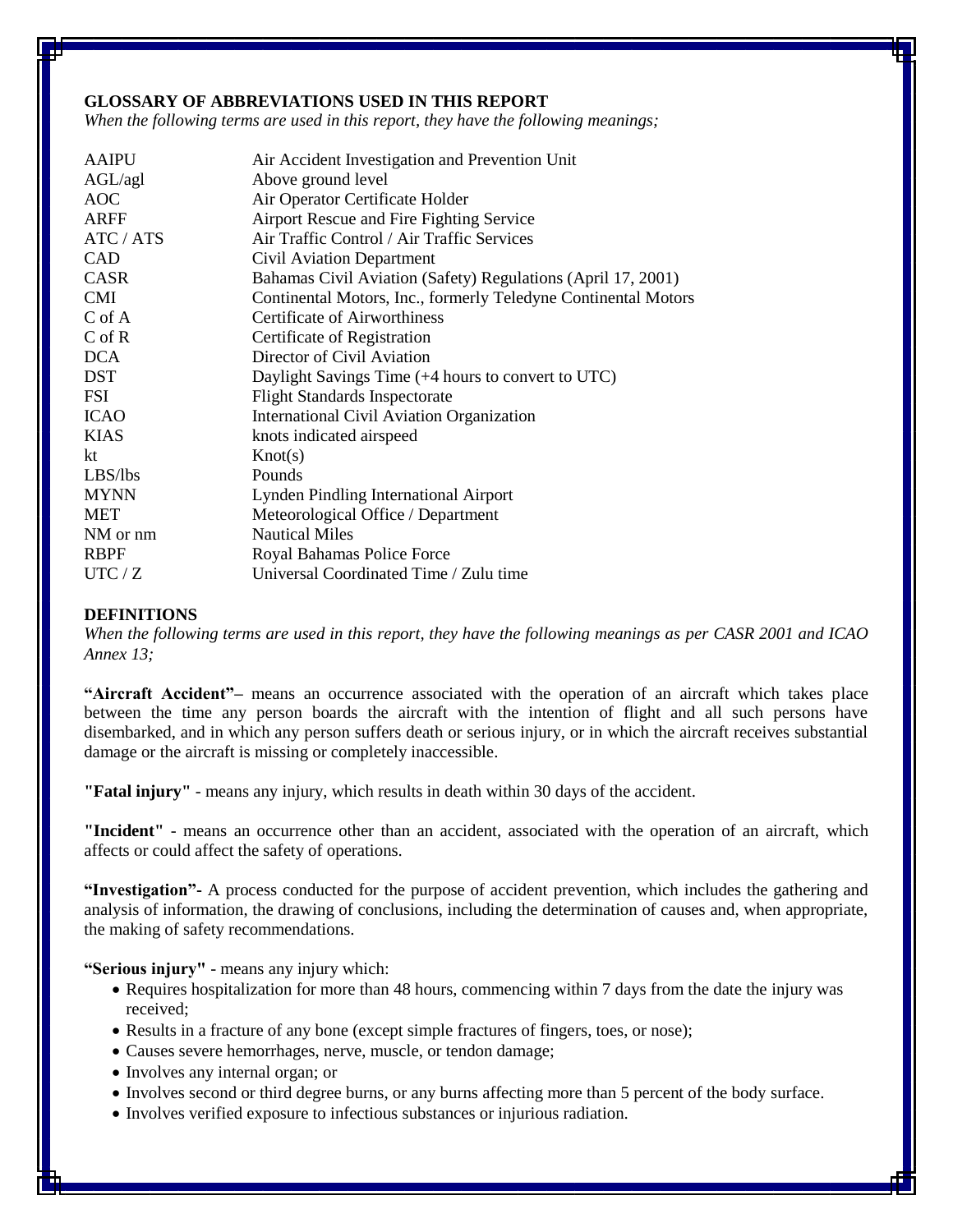**"Substantial damage"** - means damage or failure which adversely affects the structural strength, performance, or flight characteristics of the aircraft, and which would normally require major repair or replacement of the affected component. Engine failure or damage limited to an engine if only one engine fails or is damaged, bent failings or cowling, dented skin, small punctured holes in the skin or fabric, ground damage to rotor or propeller blades, and damage to landing gear, wheels, tires, flaps, engine accessories, brakes, or wingtips are not considered "substantial damage" for the purpose of this Report.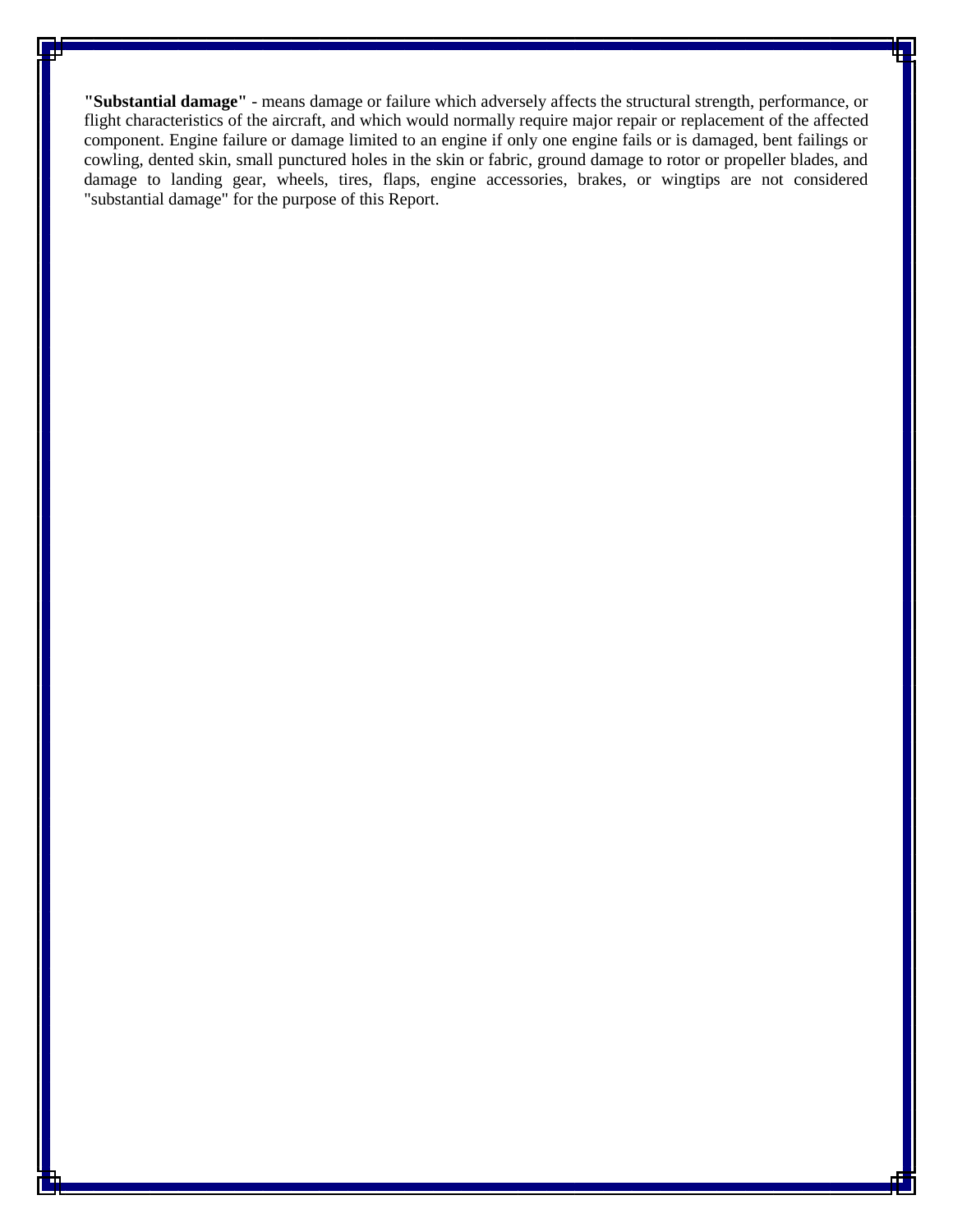June 5, 2013

Captain Patrick L. Rolle **Director** Bahamas Civil Aviation Department P.O. Box N-975 Nassau, N.P., Bahamas

Sir

I am duty-bound to submit this report on the circumstances of the accident involving C6-BGJ, a Cessna 402C aircraft, registered in the Bahamas and operated by LeAir Charter Service Limited of Nassau, N.P., Bahamas. This accident occurred on April 04, 2013 at approximately 1:00am local time (0500 UTC) at Mayaguana International Airport, Abrahams Bay, Mayaguana, Bahamas and resulted in 3 fatalities of persons on the ground.

This report is submitted pursuant to Part XII, Regulation 80, and Schedule 19 of the Bahamas Civil Aviation (Safety)(Amendment) Regulation (CASR 2010) and in accordance with Annex 13 to the Convention on International Civil Aviation Organization (ICAO).

In accordance with Annex 13 to the Convention on International Civil Aviation (ICAO), and Schedule 19 of the Bahamas Civil Aviation (Safety)(Amendment) Regulations (BSAR), the fundamental purpose of such investigations is to determine the circumstances and causes of these events, with a view to the preservation of life and the avoidance of similar occurrences in the future. It is not the purpose of such investigations to apportion blame or liability.

This report contains facts that have been determined up to the time of publication. Information is published to inform the aviation industry and the public of the circumstances surrounding this accident. The contents of this report may be subjected to alterations or corrections if additional factual information becomes available.

Regards

Delvin R. Major Investigator in Charge Air Accident Investigation and Prevention Unit Bahamas Department of Civil Aviation Lynden Pindling International Airport Nassau, N. P., Bahamas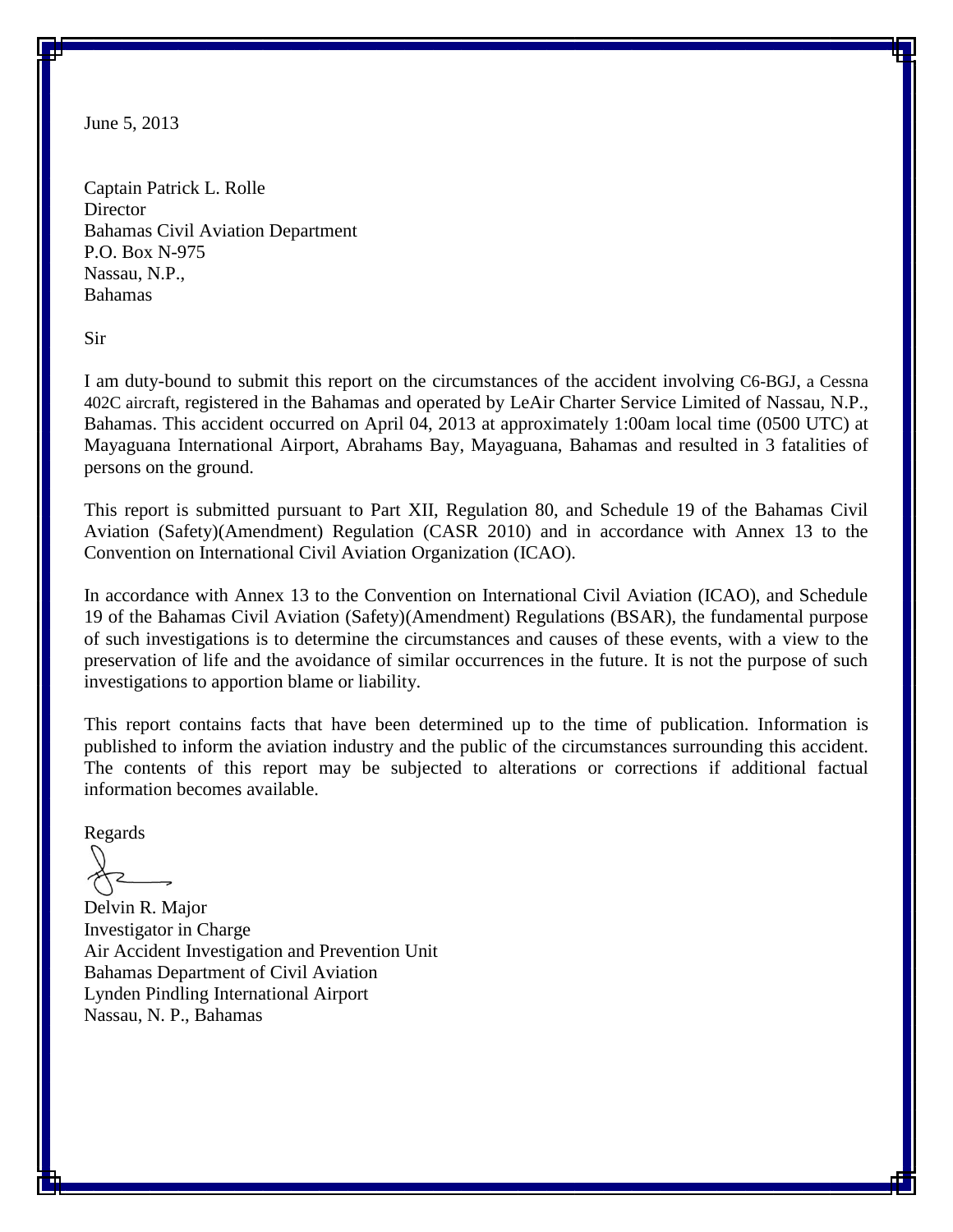

## BAHAMAS CIVIL AVIATION DEPARTMENT AIR ACCIDENT INVESTIGATION AND PREVENTION UNIT

### <span id="page-8-0"></span>**TITLE**

| <b>Registered Owner:</b>                 | Leair Charter Services Ltd.                                                 |  |  |  |  |  |
|------------------------------------------|-----------------------------------------------------------------------------|--|--|--|--|--|
| <b>Operator:</b>                         | Leair Charter Services Ltd.                                                 |  |  |  |  |  |
| <b>Manufacturer:</b>                     | Cessna Aircraft Company                                                     |  |  |  |  |  |
| <b>Aircraft Type:</b>                    | Cessna Model 402C                                                           |  |  |  |  |  |
| <b>Nationality:</b>                      | <b>Bahamas</b>                                                              |  |  |  |  |  |
| <b>Registration:</b>                     | C6-BGJ                                                                      |  |  |  |  |  |
| <b>Place of Accident:</b>                | Runway 06 at Mayaguana Int'l Airport, Abrahams Bay, Mayaguana, Bahamas      |  |  |  |  |  |
| <b>Date and Time:</b>                    | April 04, 2013 at 0500 UTC (1:00am DST)                                     |  |  |  |  |  |
| <b>Notification:</b>                     | DCA, NTSB, ICAO, Cessna Aircraft Company                                    |  |  |  |  |  |
| <b>Investigating Authority:</b>          | Civil Aviation Department<br>Air Accident Investigation and Prevention Unit |  |  |  |  |  |
| <b>Investigator in Charge:</b>           | Delvin R. Major                                                             |  |  |  |  |  |
| <b>Releasing Authority:</b>              | Director of Civil Aviation Department, Nassau, N. P., Bahamas               |  |  |  |  |  |
| <b>Date of Draft Report Publication:</b> | June 5, 2013                                                                |  |  |  |  |  |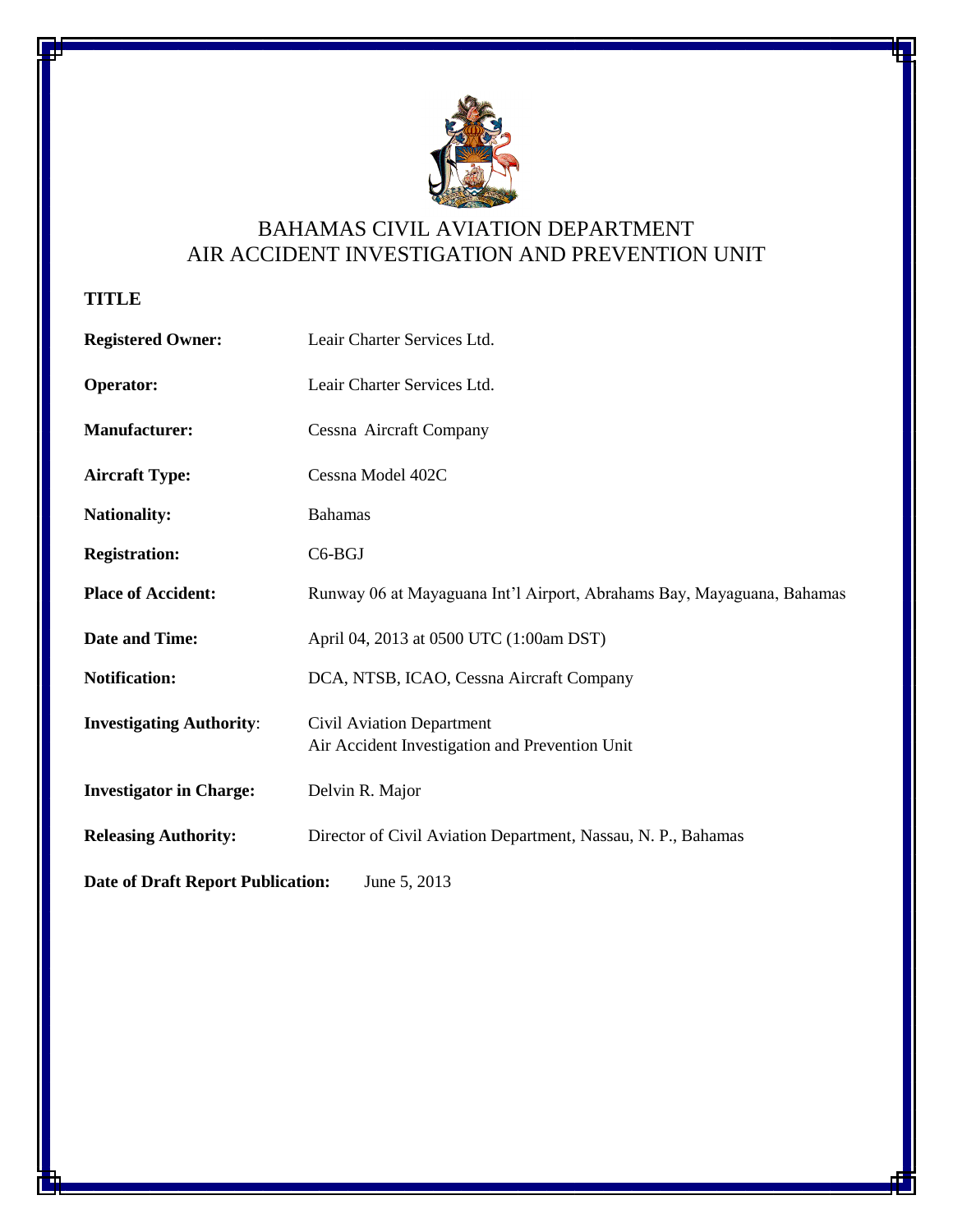### <span id="page-9-0"></span>**1.0 Factual Information:**

#### <span id="page-9-1"></span>**1.1 History of the Flight**

On Thursday April 4, 2013 at approximately1:00AM DST (0500 UTC<sup>1</sup>) a fixed wing, twin-engine, Cessna 402C aircraft Bahamas registration C6-BGJ, serial number 402C0106, crashed into obstacles (vehicles) while landing on Runway 06 at Mayaguana International Airport (MYMM), Abraham's Bay, Mayaguana, Bahamas.

The pilot in command stated that on April 3, 2013, he received a call at approximately 9:30PM from the Princess Margaret Hospital requesting emergency air ambulance services out of Mayaguana. The local police on the island was contacted to confirm lighting approval and availability in order to conduct the emergency flight. After confirming lighting arrangements with Nassau Air Traffic Control Services, and obtaining the necessary clearance, the pilot in command, along with a copilot and one passenger, (a nurse), proceeded with the flight to Mayaguana. The flight departed Lynden Pindling International Airport at approximately 11:30PM DST (0330 UTC). The destination was Abraham's Bay, Mayaguana, Bahamas.

The pilot in command also reported "about 1 hour and 40 minutes later we arrived at Mayaguana Airport, leveled off at 1500 feet and about 4 miles left base Runway 06, we had the runway in sight via lighting from vehicles." The crew continued with the landing procedures.

The aircraft touch down approximately 300 feet from the threshold on runway 06, the pilot in command reported that prior to the nose gear making contact with the runway "the right wing hit an object (vehicle), causing the aircraft to veer out of control to the right eventually colliding with a second vehicle approximately 300 to 400 feet on the right side (southern) of Runway 06." The impact of the right wing of the aircraft with the second vehicle, caused the right wing (outboard of the engine nacelle) and right fuel sealed wet wing tank to rupture releasing the aircraft fuel in that wing, which caused an explosion engulfing the vehicle in flames. The force of the impact with the second vehicle caused the right main gear to break away from the aircraft and it was flung ahead and to the left side of the runway approximately 200 feet from the point of impact with the truck. As the right main gear of the aircraft was no longer attached, the aircraft collapsed on its right side, slid onto the gravel south (right) of the runway and somewhere during this process, the nose gear also collapsed. The pilot immediately shut off the fuel valve of the aircraft and once the engines and the aircraft came to a stop, the three occupants evacuated the aircraft.

The occupants of the aircraft did not sustain any visible injuries requiring medical attention or hospitalization. However, three (3) occupants of the second vehicle that was struck, were fatally injured. The airplane sustained substantial damages as a result of the impact and post impact crash sequence. The impact with the first vehicle occurred at approximately 427 feet from the threshold of runway 06 and at coordinates 28˚ 22'30"N and 073˚ 01'15'W.

The flight was operated on an Instrument Flight Rules flight plan. Instrument Meteorological Conditions (night) prevailed at the time of the accident.

#### <span id="page-9-2"></span>**1.2 Injuries to Persons**

 $\overline{a}$ 

| <i>Injuries</i> | Crew | <b>Passengers</b> | <b>Others</b> | <b>Total</b> |
|-----------------|------|-------------------|---------------|--------------|
| Fatal           |      |                   |               |              |
| Serious         |      |                   |               |              |
| Minor/None      |      |                   |               |              |

 $1$  UTC - The 24 hour clock is used to describe the time of day, Coordinated Universal Time (UTC) as particular events occurred.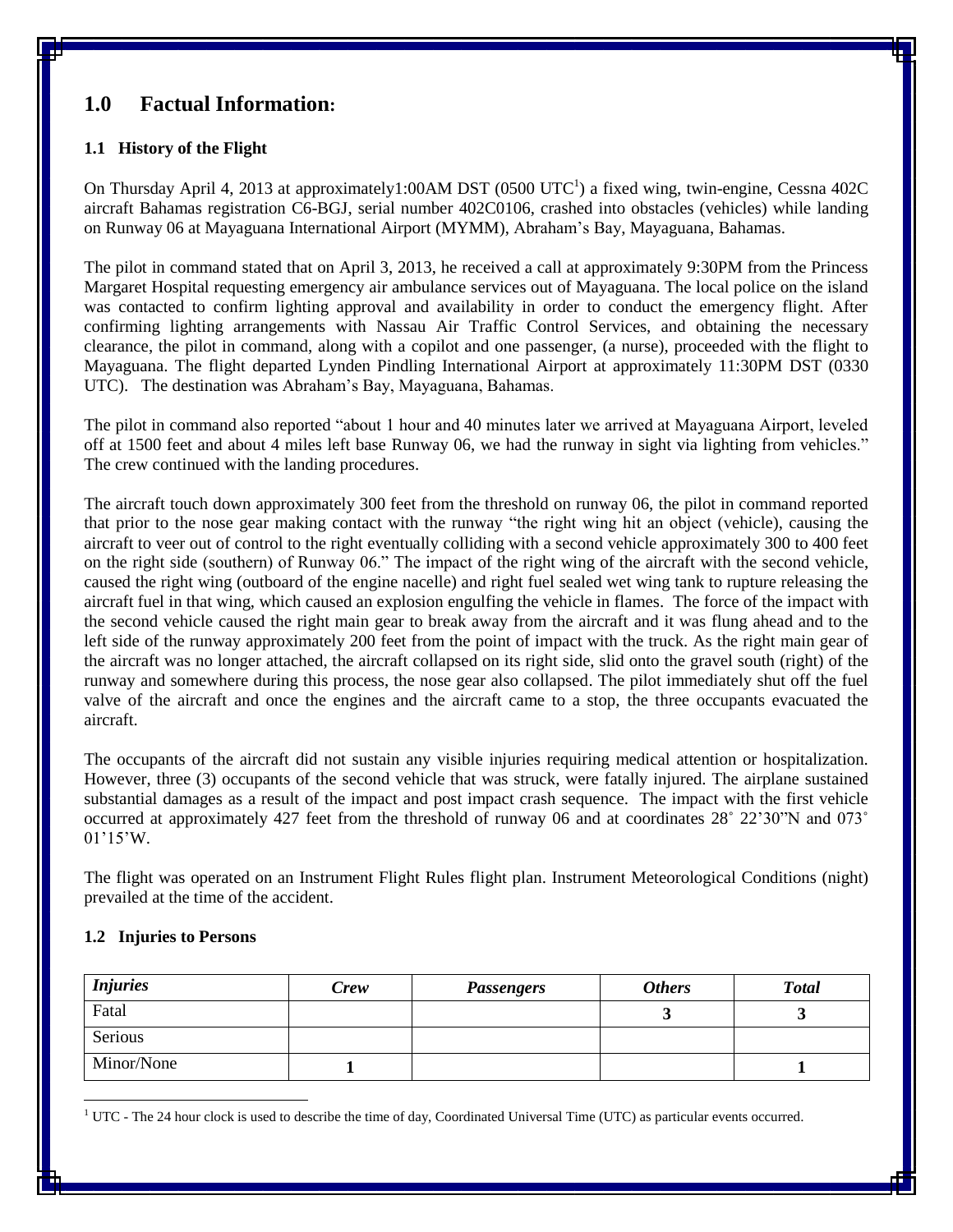#### <span id="page-10-0"></span>**1.3 Damage to Aircraft**

The right wing of the aircraft outboard of the right engine nacelle was destroyed by impact and post impact fire. The right wingtip was found lodged in the cab and windshield of the first vehicle that was struck during landing. The remainder of the aircraft inclusive of the right wing between the fuselage and the engine nacelle, sustained substantial damage. Damages also occurred to the right main gear and nose gear and right engine and propeller due to the impact sequence. The left engine propeller also received damages. The aircraft did not receive any fire damage.

#### <span id="page-10-1"></span>**1.4 Other Damage**

The first vehicle struck by the aircraft received substantial damage to the cab and windshield. The second vehicle was totally destroyed by the impact with the right wing and the subsequent fire that ensued.

#### <span id="page-10-2"></span>**1.5 Personnel Information**

#### <span id="page-10-3"></span>**1.5.1 Pilot**

The pilot in command of the accident aircraft was 48 years old. He is the holder of a valid Bahamas Commercial Pilot Certificate number 377 CPL, with airplane single and multi-engine land, instrument airplane category and class rating with no limitations. He is also the holder of a valid Bahamas First Class medical certificate.

The pilot also holds a USA issued Commercial Pilot license with airplane – single and multi-engine land, and instrument privileges and he holds a USA issued First Class Medical with limitations indicating "Must Wear Corrective Lenses" issued July 2012.

The amount of hours flown by the pilot in command in the last 24 hr, 7 days or the last 30 days prior to the accident is unknown. FAA and CAD records indicate there have been no violations or prior FAA/CAD recorded aviation accident history or violations against him.

#### <span id="page-10-4"></span>**1.5.2 Second Pilot**

The second pilot of the accident flight, age 42, is the holder of a valid Bahamas Commercial Pilot Certificate number 409 CPL, with airplane single and multi-engine land and instrument airplane ratings. He also holds a valid Bahamas and USA First Class Medical certificate issued July 2012.

The amount of hours flown by the second pilot in the last 24 hours, 7days, and 30 days prior to the accident, are unknown. FAA and CAD records indicate there have been no violations or prior FAA/CAD recorded aviation accident history or violations against him.

#### <span id="page-10-5"></span>**1.6 Aircraft Information**

#### <span id="page-10-6"></span>**1.6.1 General**

Aircraft C6-BGJ a Bahamas registered Cessna 402C aircraft was manufactured in 1978 by Cessna Aircraft Company and designated serial number 402C0106. The aircraft was fitted with two (2) reciprocating engines, model number TSIO-520-VB manufactured by Teledyne Continental Motors. The aircraft was listed in the normal category, standard classification. The Flight Standards Inspectorate, Nassau, Bahamas, issued an Airworthiness Certificate for the aircraft on 31 January 2013.

The accident airplane is configured with 10 seats, 2 pilot's seat, and eight (8) additional seats. Four of the eight passenger seats are single seats and 2 sets of seats are double seats, which are positioned near the entrance door and designated seats 7, 8 and 9, 10. The airplane has a main entry door, which is located on the left side of the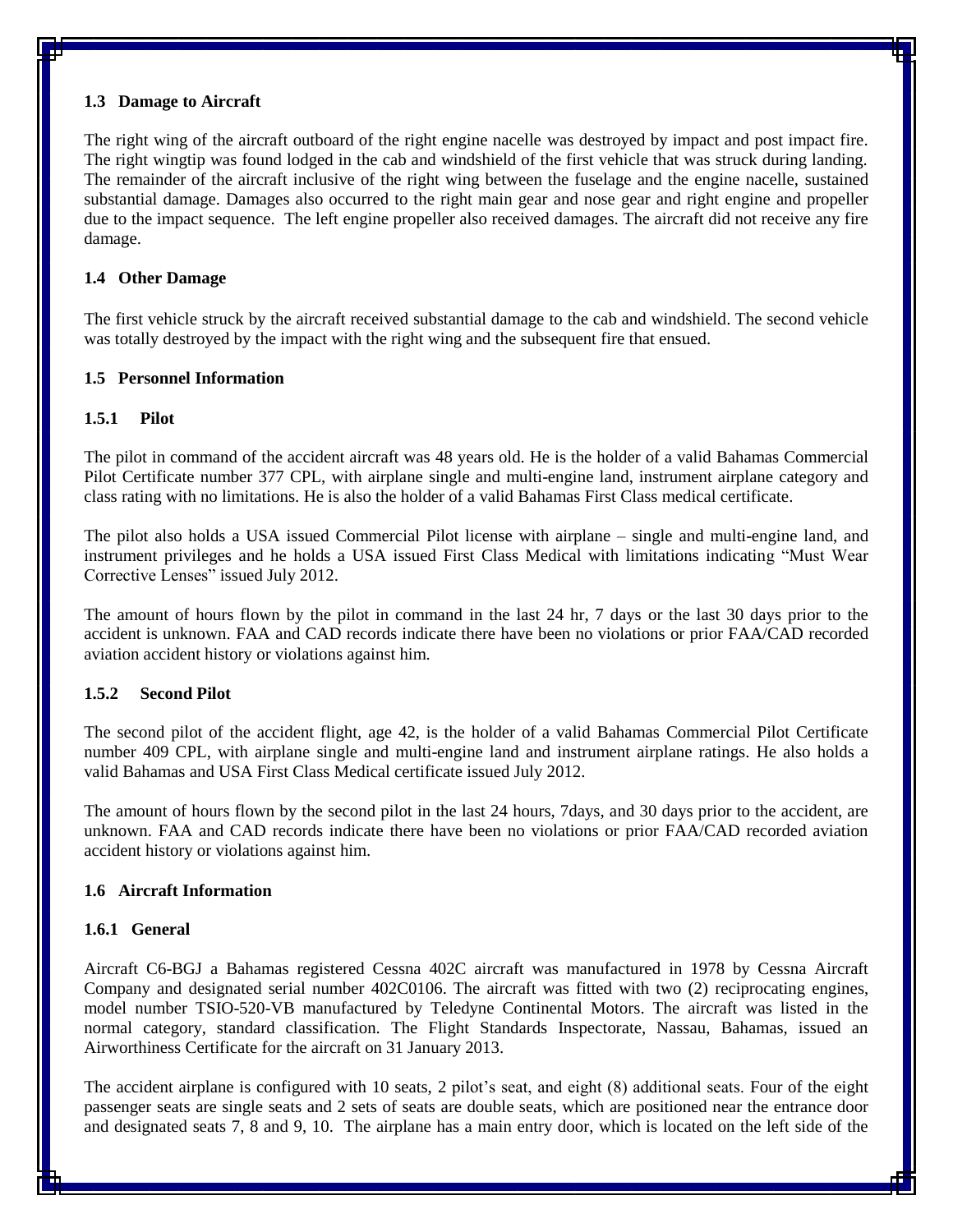aircraft, aft of the left wing and adjacent to seats 7 and 8. There are two emergency exits, one located forward and above the left wing, next to the pilot's seat (seat 1) and one at seat 4 (which is located behind the co-pilot's seat) on the right side of the aircraft, above the right wing.

The aircraft also has a cargo door on the left side aft of the left wing, which is joined to the main entry door and adjacent to seats 9 and 10 just forward of cargo area Bay A.

The cabin cargo storage area began just aft of seats 9 and 10 and is designated cargo areas Bay A and Bay B. Cargo areas are also located in each wing lockers aft of each respective engine nacelles. Additionally, cargo or bags can also be carried / stored in the Nose Luggage and Avionics Bay area of the aircraft above the nose wheel storage compartment.

As this particular flight was designated a lifeguard / emergency flight, single seats number 3, 5, and double seats 7, 8 were removed to allow the use of a stretcher for the patient.

#### <span id="page-11-0"></span>**1.6.2 Aircraft Description**

The Cessna 402C is a twin engine, all metal, low wing airplane with retractable tricycle landing gear. The fuselage is of semi-monocoque<sup>2</sup> construction: the wing, tailplane and fin are of conventional aluminum construction. The aircraft can be configured for either passenger or freight transport. In the passenger role, the two forward seats are pilot's seats. A maximum of eight (8) passenger seats may be installed aft of the pilot seats. Minimum flight crew required is one (1) pilot.

#### <span id="page-11-1"></span>**1.6.3 Engines**

The Cessna 402C is powered by two Teledyne Continental Motors model TSIO-520-VB engines, which are turbo, charged, fuel injected, direct drive, air-cooled and horizontally opposed with six cylinders each with a 520 cubic inch displacement. It is rated at 325 horsepower at 2700 propeller rpm and 39.0 inches hg manifold pressure to the critical altitude of 12,000 feet. Each engine is provided with an oil pump, fuel pump, vacuum pump, propeller governor, tachometer generator, starter and alternator.

#### <span id="page-11-2"></span>**1.6.4 Propellers**

 $\overline{a}$ 

Propellers installed on the Left and Right engines of C6-BGJ, were manufactured by McCauley Accessory Division Cessna Aircraft Company. The types of propellers were all metal, three-bladed, constant speed, full feathering, single acting, non-reversible, hydraulically actuated, governor regulated propellers. Each propeller utilizes oil pressure, which opposes the force of springs and counterweights to obtain correct pitch for engine load. They were both part number 0850334-29 and had an operating limit of 2700-rpm maximum speed.

Propeller Serial number 797444 was installed on the left engine and serial number 7910272 was installed on the right engine of C6-BGJ. The left propeller was installed on May 27, 2011 and TSO (Time Since Overhaul) was 966.3 hours. The right propeller was installed on October 27, 2011 and TSO was 847.8 hours.

The engine and propeller controls are conventional in that; three levers [1. Throttle. 2. Propeller and 3. Mixture], are mounted on the control pedestal and controls each engine in pairs in the order 1, 2, and 3 from left to right. The **Throttle control** lever is used to increase or decrease the engine power by moving the butterfly valve in the fuel air control unit. The **Propeller control** lever is used to change the propeller pitch to maintain or set a desired engine rpm. The **Mixture control** lever is used to control the amount of fuel to be metered by the fuel-air control unit.

<sup>&</sup>lt;sup>2</sup> Monocoque is a construction technique that supports structural load by using an object's exterior, as opposed to using an internal [frame](http://en.wikipedia.org/wiki/Frame_(vehicle)) or [truss](http://en.wikipedia.org/wiki/Truss) that is then covered with a non-load-bearing [skin](http://en.wikipedia.org/wiki/Skin_(aircraft)) or [coachwork.](http://en.wikipedia.org/wiki/Coachwork)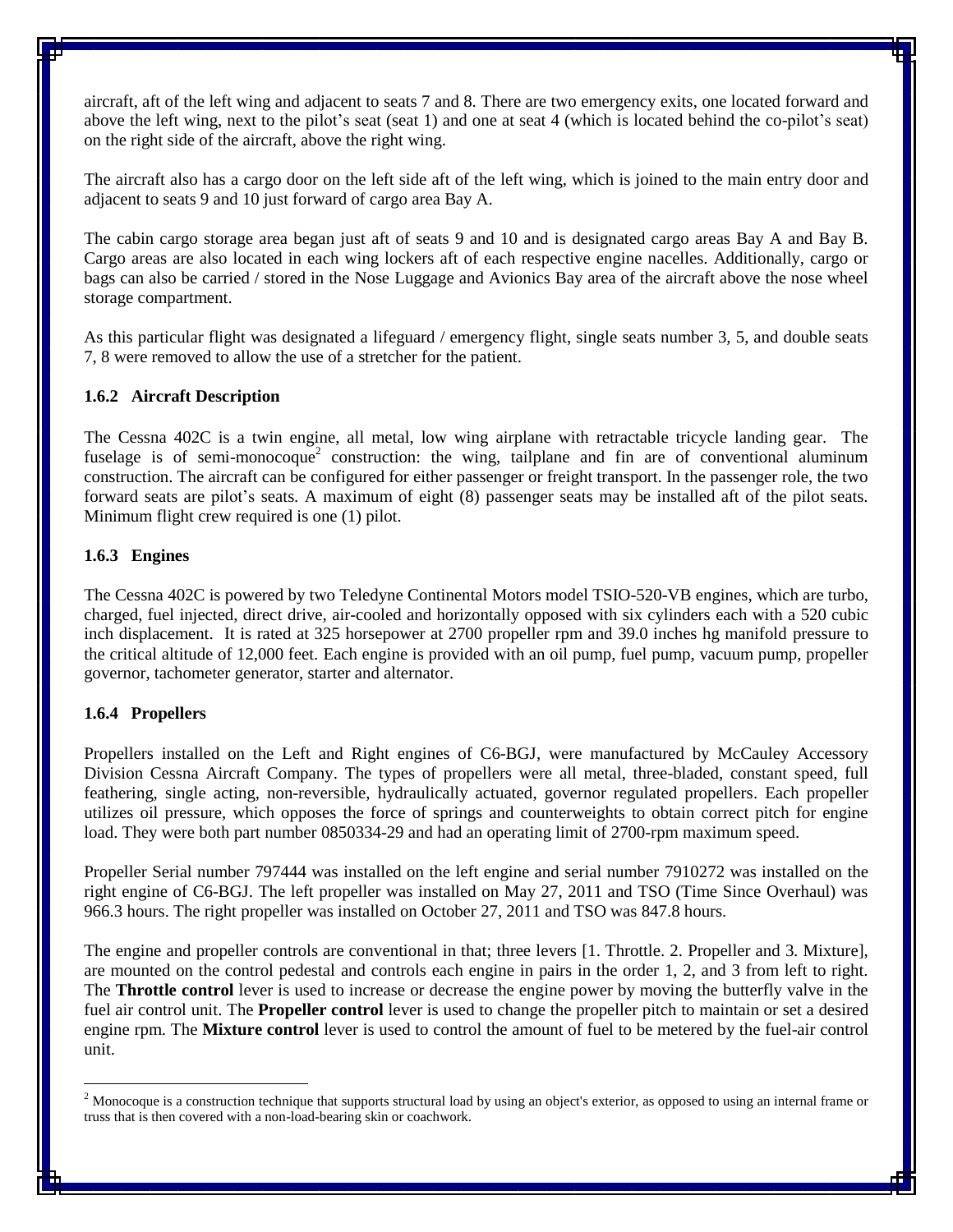#### <span id="page-12-0"></span>**1.6.5 Flight Controls**

The flight control consists of the ailerons, elevators and rudder and their respective trim systems. All of these systems are constructed of aluminum and are statically balanced.

Each aileron is attached to the rear main wing spar at two points. The aileron is actuated by a bell crank, which is attached to a wheel in the wing. Cables attached to the pilots control wheel actuate the wheel. When the rudder is actuated, a spring assembly, interconnected to the aileron system, causes the ailerons to automatically assist the turn. A trim tab attached to the left aileron with a full-length piano type hinge achieves aileron trim. The trim tab is actuated by a push pull rod, which is attached to a jackscrew type actuator in the wing. Cables attached to the trim control knob on the cockpit control pedestal drive the actuator. The aileron trim tab also acts as a servo tab so that aerodynamic forces on the tab will move the ailerons to the selected position, which reduces the forces required to activate the ailerons in flight

The rudder is attached to the vertical stabilizer rear main spar at three points. A bell crank attached to the bottom of the rudder actuates the rudder. Cables attached to the cockpit rudder pedals actuate the bell crank. When the rudder is actuated, a cable and spring assembly that is connected to the aileron system causes the ailerons to automatically assist the turn. The rudder trim is achieved by a trim tab attached to the lower half of the rudder with a full-length piano type hinge. The trim tab is actuated by a push-pull rod, which is attached to a jackscrew type actuator in the vertical stabilizer. Cables attached to the rudder trim wheel on the cockpit control pedestal drive the actuator. The rudder trim tab also acts as a servo tab so that aerodynamic forces on the tab will move the rudder to the selected position, which reduces the forces required to activate the rudder in flight.

A torque tube connects the elevator control surfaces. The resulting elevator assembly is attached to the rear spar of the horizontal stabilizer at six points. The elevator assembly is actuated by a push pull rod, which is attached to a bell crank in the empennage. Cables attached to the pilots control wheel actuate the bell crank. An elevator trim tab attached to the right elevator with a full-length piano-type hinge achieves elevator trim. The trim tab is actuated by a push pull rod, which is attached to a jackscrew type actuator in the horizontal stabilizer. Cables attached to the trim control wheel on the cockpit control pedestal drive the actuator.

#### <span id="page-12-1"></span>**1.6.6 Aircraft Fuel System**

The fuel system consists of two main tanks outboard of each engine, two fuel selector valves and emergency shutoff valves and necessary components to complete the system. The main fuel tanks are an integral portion of the sealed wet wing. These tanks supply their respective engine with fuel for normal operations including takeoffs and landings. An auxiliary fuel pump, located outside the tank, provides fuel pressure for priming during engine start. In the event of an engine fuel pump failure, the auxiliary fuel pump will supply fuel to the engine if the auxiliary fuel pump switches are on.

There are two fuel selector valves controlling fuel supply to the engines. They are located in the wings and are operated by cables from selection knobs situated on the cockpit floor between the pilots' seats. Each valve has three selection positions; OFF, LEFT MAIN AND RIGHT MAIN.

Normally each engine is fed from its own tank, i.e. left engine from left tank, but the valves allow an engine to be fed from the opposite tank. This is referred to as "cross-feed". The mechanical detents, which provide positive positioning of the valves in their three functioning positions, are built into the valves. The knobs in the cockpit can themselves move freely but they are constrained by the detents through the cable system.

There is also an emergency shutoff control adjacent to and immediately behind the fuel selector controls. Its function is to isolate the fuel cross-feed lines from the fuel tanks in the event of fire or landing with the gear retracted. C6-BGJ, a 402C aircraft was approved for 100 (formerly 100/130) Grade Aviation Fuel (Green) and as an alternate, 100LL Grade Aviation Fuel (Blue). It has a total fuel capacity of 213.4 (U.S. Gallons) and 204.0 Usable Fuel (U.S. Gallons).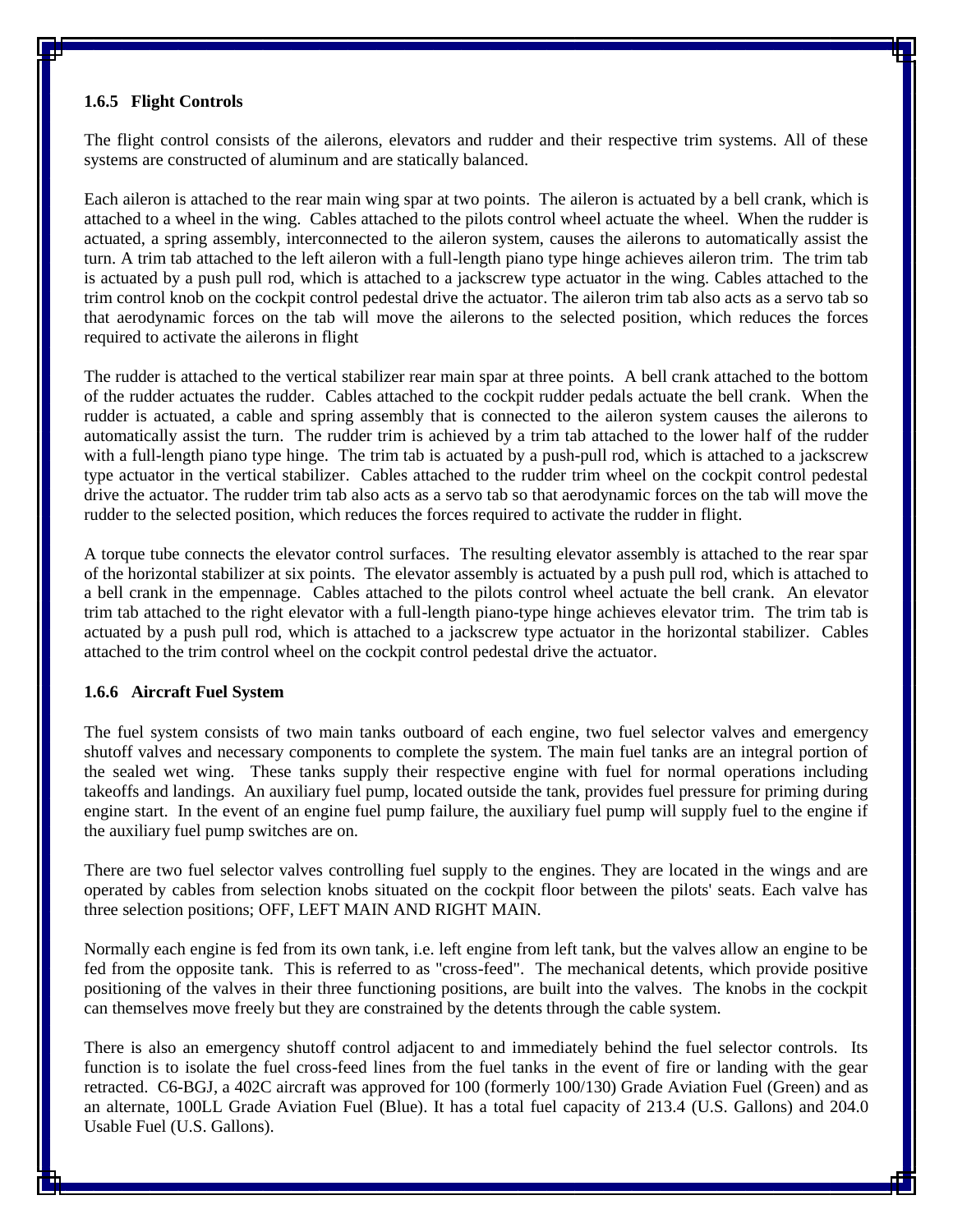#### <span id="page-13-0"></span>**1.7 Meteorological Information**

Weather observations are transmitted in coordinated universal time / Zulu time (UTC / Z). Daylight Savings Time is 5 hours behind UTC / Z time. Bahamas Meteorological Department at the Lynden Pindling International Airport provided general weather conditions in the vicinity of Mayaguana Island between Wednesday 0300UTC and Thursday 0600UTC. The Bahamas Area Forecast valid for the period and area under investigation was reported as follows:

Special Features: High pressure ridge over the Bahamas. Significant weather: Over the Bahamas Few to Scattered clouds between 2,000 feet and 2,500 feet. Scattered to Broken clouds around 22,000 feet. Slight chance of isolated showers. Brief MVFR conditions also reported.

Surface winds for Central and Southeast Bahamas: Forecast to be easterly 15 knots.

Winds at 2,000 feet: Forecast to be easterly at 12 knots in the central Bahamas and easterly at 15 knots in the Southeast Bahamas.

Observed surface winds at Matthew Town Inagua Bahamas for 0600UTC: East at 1 knot. Satellite pictures at 30 minute intervals between 0245UTC and 0515UTC showed few clouds throughout the period.

#### <span id="page-13-1"></span>**1.8 Aids to Navigation**

No discrepancies with navigational aids were known or reported.

#### <span id="page-13-2"></span>**1.9 Communications**

No difficulties with communications were known or reported.

#### <span id="page-13-3"></span>**1.10 Aerodrome Information**

**Mayaguana International Airport (IATA: MYG, ICAO: MYMM)** is a Government owned airport in Mayaguana, the most easterly island and district in the Bahamas. It has an airport elevation of 11 feet above mean sea level. The coordinates are 22˚ 23'01.65" N and 073˚ 01'57.13"W. This Airport is served by one Runway 06/24 which is oriented Southwest and Northeast. The dimensions of Runway 06/24 available for landing and takeoff are published to be 4600ft long and 50 feet wide due to reconstruction underway.

The rescue and firefighting equipment is limited to fire extinguishers. Customs and Immigration is available at the airport allowing for international flights.

#### <span id="page-13-4"></span>**1.11 Flight Recorders**

C6-BGJ was not fitted with a flight recorder, as none was required by regulations for this type of aircraft.

#### <span id="page-13-5"></span>**1.12 Wreckage and Impact Info**

#### <span id="page-13-6"></span>**1.12.1 General Wreckage Description**

The airplane sustained substantial damage to the right wing outboard of the right engine nacelle. The right main and nose gear, the right engine and both engine propellers sustained substantial damage.

The right sealed wet wing fuel tank ruptured during the crash sequence; which allowed all fuel in it to escape aiding in the fireball that engulfed the second vehicle that was struck during the landing roll.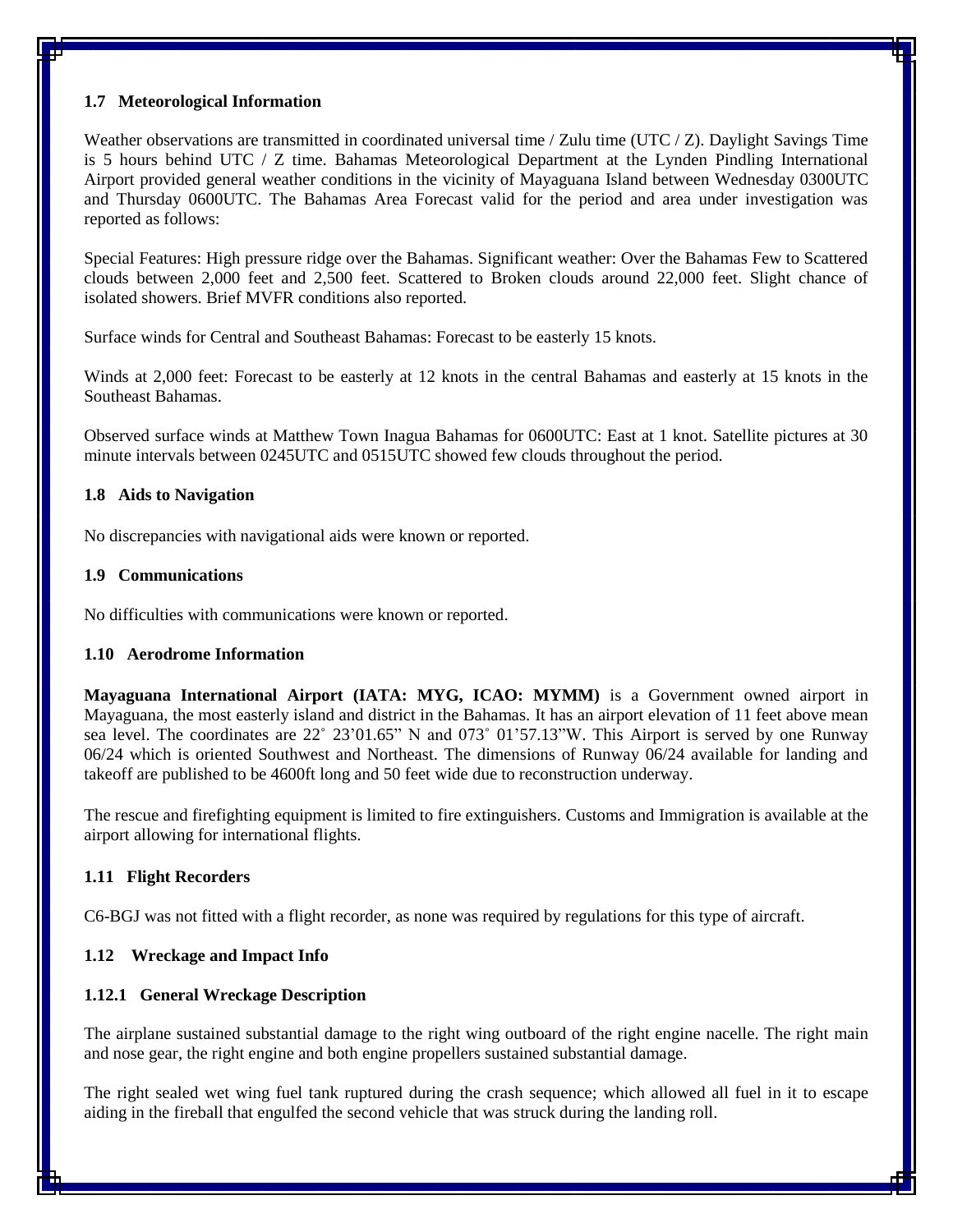A complete survey of the accident scene and aircraft structure was accomplished; however, the severity of the fire damage precluded a complete accounting of all the aircraft structure. The entire right wing outboard of the right engine nacelle minus the right wing tip, was destroyed beyond recognition by the fire.

#### <span id="page-14-0"></span>**1.12.2 Fuselage**

The fuselage of the aircraft did not sustain any noticeable damage.

#### <span id="page-14-1"></span>**1.12.3 Engines and Propeller**

Both engines were Teledyne Continental Motors model TSIO-520-VB. The left engine and propeller remained attached to the left wing, which was still attached to the fuselage however the propeller had sustained substantial damage. The right engine and its propeller were also still attached to the right wing that remained post accident both engine and propeller received substantial damage. Preliminary inspection of both engines and pilot interviews revealed no evidence of pre-impact malfunction.

#### <span id="page-14-2"></span>**1.12.4 Wings**

The fire destroyed the right wing outboard of the right engine nacelle, including right wing leading edge, trailing edge and flap. The right wingtip and strobe light had separated as a unit and was lodged in the passenger cab of the first truck that was struck. The left wing with engine and propeller still attached, remained attached to the fuselage and exhibited no noticeable damage.

The landing gear lever was found in the down and locked position. The gear selector handle on the instrument panel confirmed that the gear was indeed selected to the down position. No impact damages were noted to the left main landing gears. The nose landing gear was attached to the fuselage and had collapsed during the crash sequence. The right landing gear was found on the left side of the runway approximately 200 feet upwind diagonally from where impact was made with the second vehicle.

#### <span id="page-14-3"></span>**1.12.5 Empennage and Flight Controls**

The left aileron of C6-BGJ received no damage in the accident. The right aileron was found on the left side of the runway approximately 100 feet across from where impact was made with the second vehicle.

The vertical stabilizer, rudder and rudder trim tab remained attached to each other and the fuselage; these surfaces exhibited no evidence of impact or post impact damage.

The left and right horizontal stabilizer and elevator remained attached to each other and the vertical stabilizer. They exhibited no impact or post impact damage.

#### <span id="page-14-4"></span>**1.12.6 Fuel Selection**

Both fuel selector valves were found in the "OFF" position. The fuel cutoff valve was found in the UP / Cutoff position. The pilot accomplished this action after the explosion post impact with the second vehicle.

#### <span id="page-14-5"></span>**1.13 Medical and Pathological**

The complete intact bodies of the three persons occupying the second vehicle were not recoverable due to post impact explosion and fire. What remained was recovered and transported to the Morgue at the Princess Margaret Hospital for forensic identification.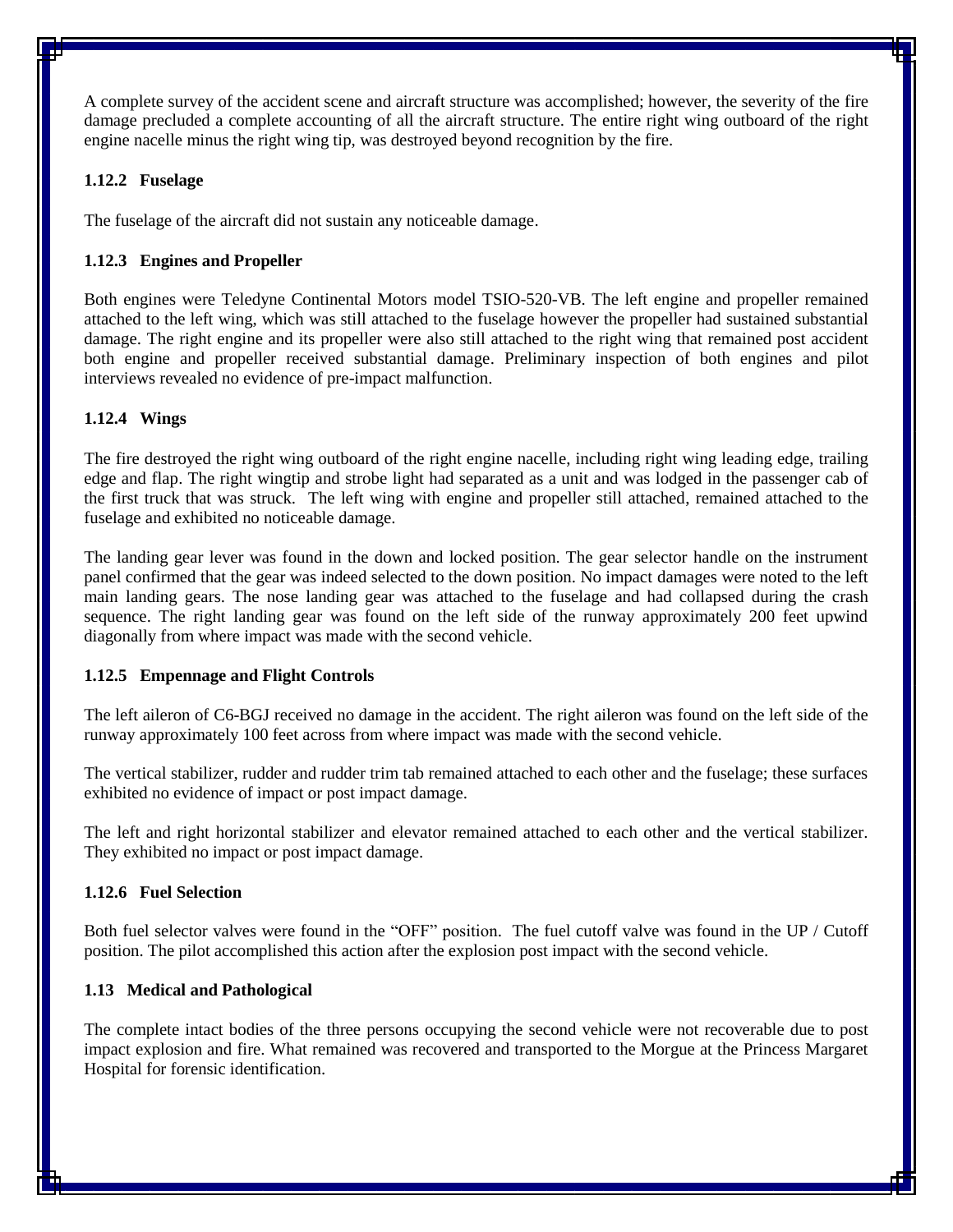#### <span id="page-15-0"></span>**1.14 Fire**

An explosion resulted when the second vehicle was struck after landing. The right wing and its sealed wet wing fuel tank ruptured on impact with the second vehicle. As a consequence an explosion occurred. The second vehicle with its occupants as well as the right wing of the aircraft, were burnt beyond recognition

#### <span id="page-15-1"></span>**1.15 Survival Aspects**

#### <span id="page-15-2"></span>**1.15.1 First Aid**

Reports indicate that fire extinguishers positioned at the airport were unserviceable and that there was no fire truck available at the airport.

The second vehicle remained engulfed in flames for approximately 2 hours. It was reported that a construction water truck was used to render assistance. The water truck, however, was not stationed at the airport and by the time it was located, refilled with water and arrived at the airport; approximately 2 hours' time had elapsed.

With the assistance of drain pumps, what remained of the fire was extinguished. Due to the intensity, extent and duration of the fire, first aid to victims was not possible. All victims were burned beyond recognition.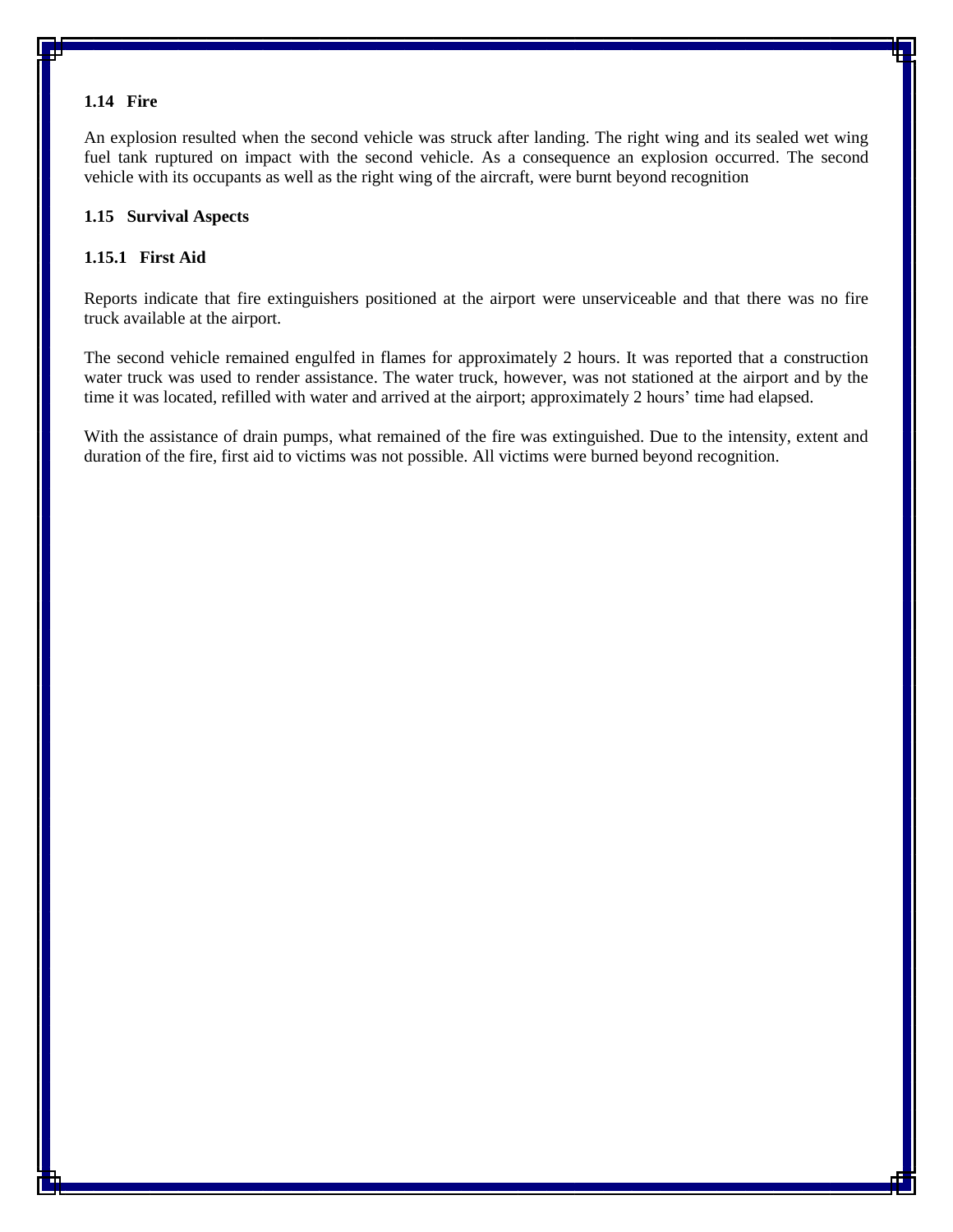#### <span id="page-16-0"></span>**2.0 Analysis**

#### <span id="page-16-1"></span>**2.1 Overview**

#### <span id="page-16-2"></span>**2.1.1 Flight reconstruction**

There was no radar or navigation system data with which to reconstruct the flight path and so, an approximation was compiled based on the recollection of the crew and numerous eyewitness reports. All reports seemed to be consistent with each other.

The pilot in command and second pilot were properly qualified and certificated to operate the airplane on this flight. No evidence was found that either pilot experienced any behavioral or physiological impairment at the time that could have caused or contributed to the accident.

#### <span id="page-16-3"></span>**2.1.2 Wreckage Analysis**

The aircraft was in the correct configuration for flight. It had gear and flaps extended. Prior to touchdown of the nose gear on the runway, the crew reported that they felt they hit something and was not sure what it was until after hitting the second vehicle, coming to a stop and investigating the fire that resulted, only then did they realized that two (2) vehicles were involved.

The right wing outboard of the engine nacelle was totally destroyed by the intensity of the fire. The right gear was detached and flung on the opposite side (left) of the runway, approximately 200 feet diagonally, ahead of the aircraft at the point of impact with the second vehicle. Also, during the impact with the second vehicle, the right aileron also became detached from the aft, outboard right wing and flung across the runway to the left side approximately 150 feet from the impact with the second vehicle. The nose gear collapsed during the sequence of events. Both propellers were damaged as a result of the accident. The fuselage of the aircraft did not appear to receive any significant damaged by the crash sequence. The aircraft came to rest approximately 300 feet from the impact with the second vehicle approximately 40 feet from the edge of the runway, on the south side on a heading of approximately 120 degrees.

Both fuel selector valves were found in the "OFF" position and the fuel cut off selector was found in the cutoff position selected intentionally by the pilot after the second vehicle was struck.

The post impact fire did not affect the aircraft.

#### <span id="page-16-4"></span>**2.2 CAD Oversight**

CAD / FSI mandate is surveillance of certified AOC as per CASR 2001 Schedule 12. As Leair Charter Service was an AOC holder, continued surveillance by CAD/FSI was conducted. No evidence was found to show any non-compliance with the BASR by either Leair Charter Service or either of the pilots.

#### <span id="page-16-5"></span>**2.3 Summary**

The experienced and competent pilot was confronted with an unenviable emergency at a critical stage of flight. The expectation was to land, roll out and make a safe departure. It was not expected that vehicles would be positioned so close to the runway to become an obstruction or hazard.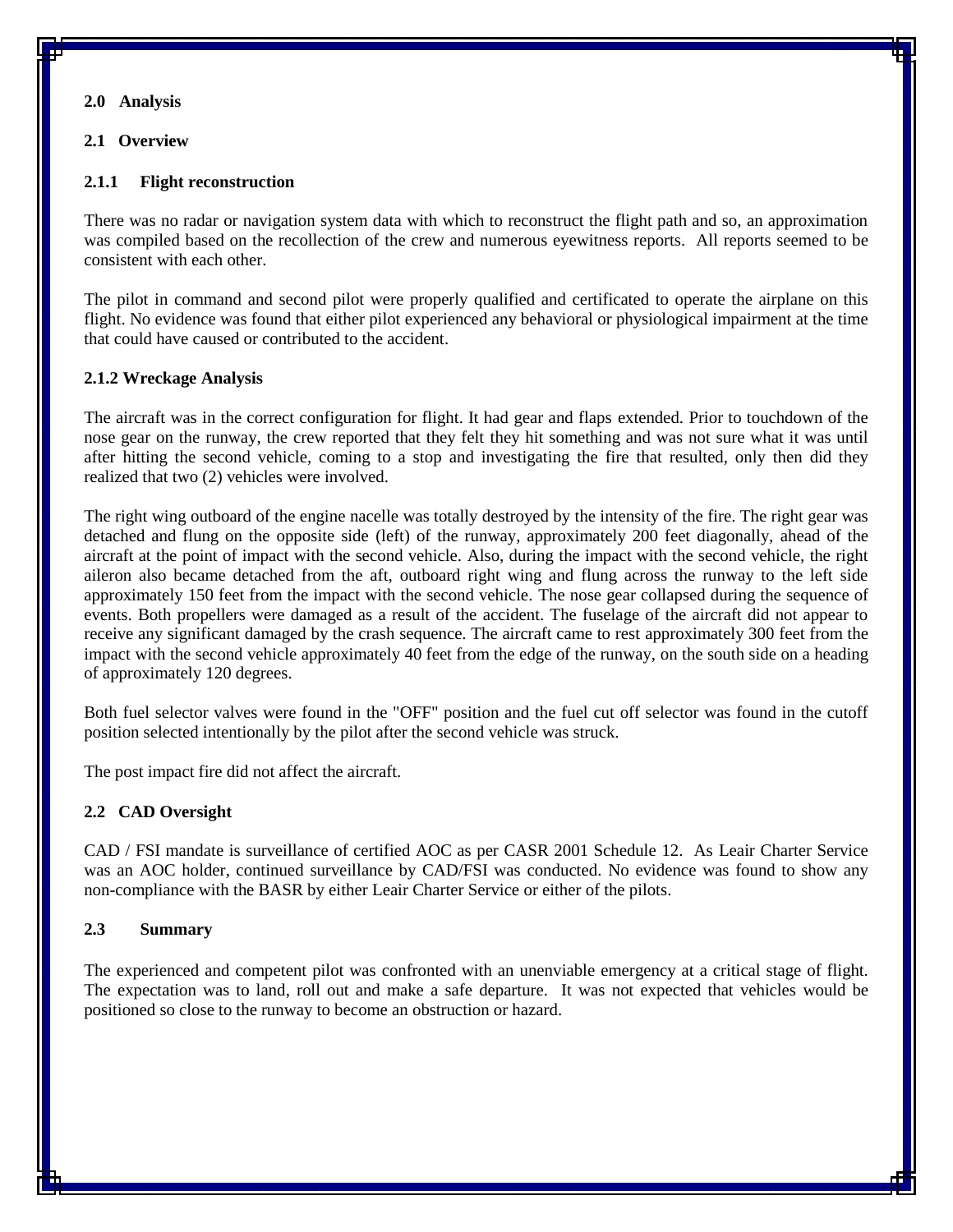#### <span id="page-17-0"></span>**3.0 Conclusions**

#### <span id="page-17-1"></span>**(a) Findings**

- 1. The airplane was issued a Certificate of Airworthiness on January 31, 2013 by the Bahamas Flight Standards Inspectorate,
- 2. The airplane maintenance records were reviewed; evidence exists to demonstrate that the airplane was being maintained in accordance with Bahamas Civil Aviation Regulations.
- 3. Investigations revealed that the Civil Aviation Department provided adequate surveillance of Leair Charter Service.
- 4. Investigations revealed no history of violations or other enforcement actions were taken by the Civil Aviation Department against Leair Charter Service or either pilots.
- 5. Weather was not a factor in the accident.
- 6. ATC was not a factor in the accident.
- 7. The main reason for this flight at night was to evacuate a patient, determined to be gravely ill by the medical personnel at Mayaguana.
- 8. The airport was not served with permanent runway lighting.
- 9. The aircraft landed on runway 06 at Mayaguana Int'l Airport
- 10. At the time of the accident, a NOTAM was in effect published by the Aeronautical Information Services office, indicating: "With Immediate Effect Airmen are advised that the first 2,500 feet on approach end Runway 24 at MYMM closed for reconstruction. 4,800 feet available for landing and takeoff. Reconstruction on the 7,300 feet Runway will be done in stages. Closed runway section cordoned off by orange flags. Men and equipment will be removed from Runway for aircraft takeoff and landing. Airmen are exercise caution and overfly airport before landing."
- 11. Field investigation measurements revealed that the useable width of the runway at the point where the aircraft and first vehicle collided was 42 feet.
- 12. The wingspan of the aircraft was 44.12 feet. The wing of the aircraft (provided that aircraft did land in the exact center of the runway) would therefore extend beyond the width of the runway by at least 3 feet. With the vehicle parked 8 inches from the edge, inadequate wingspan clearance existed.
- 13. The right wingtip of the aircraft struck the first vehicle separating the wingtip (approximately 3 feet x 2 feet) from the wing and becoming lodged in the cab and windshield of the vehicle that it struck.
- 14. Two vehicles were parked too close to the active runway. Measurements uncovered that both vehicles were parked 8 inches from the useable runway edge.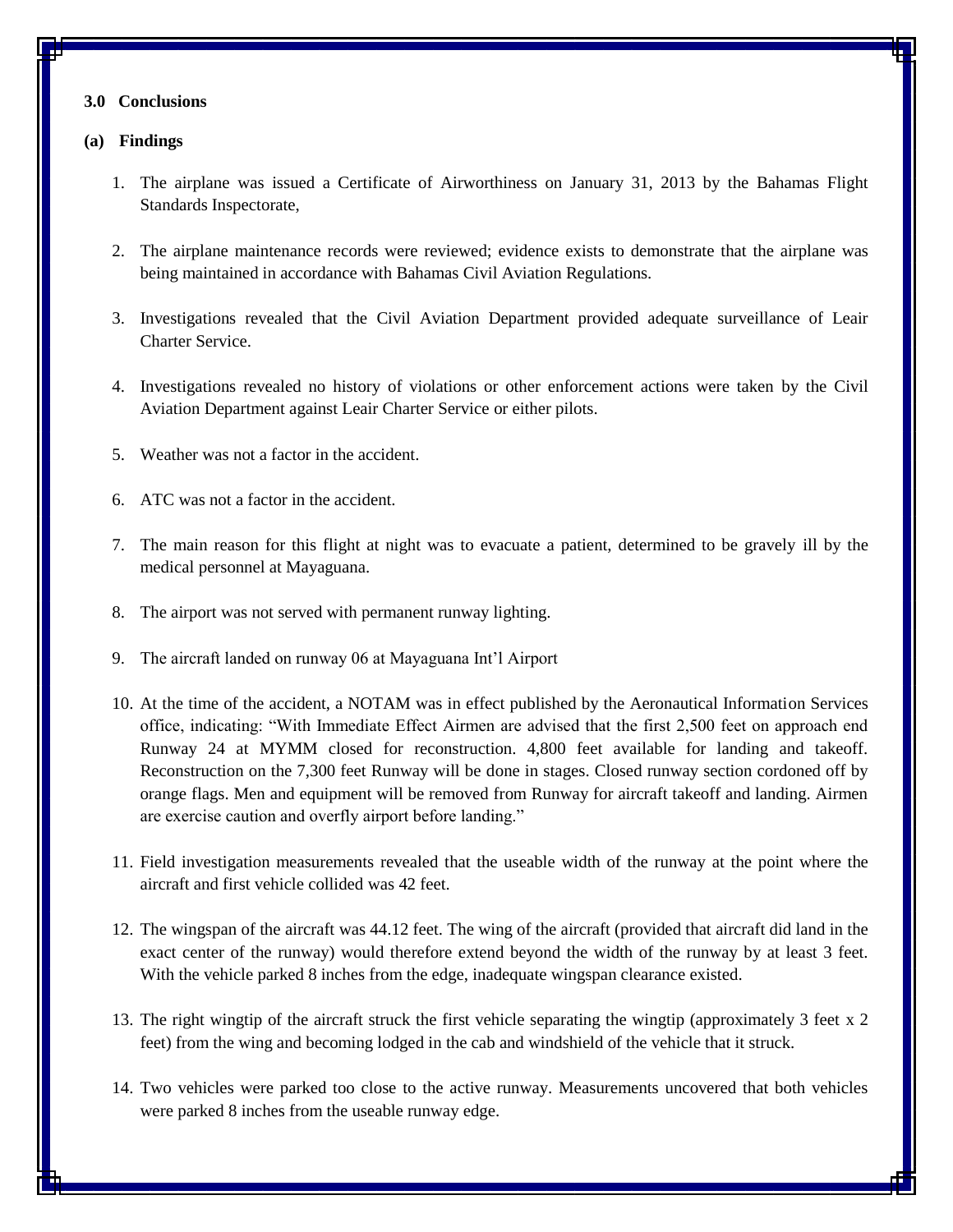- 15. The airport did not have an approved plan or guidance for the use of vehicles to provide lighting during nighttime or an emergency at night.
- 16. An improvised plan was developed to use vehicles to execute this maneuver in an attempt to provide lighting for the aircraft.
- 17. It could not be determined who initiated or developed this improvised plan that was used.
- 18. It could not be determine who was in charge of the improvised plan. Investigations have revealed that numerous persons were giving instructions on how the plan would go; apparently those persons were not coordinating with each other.
- 19. No one verified participants in the maneuver were in the appropriate location prior to the initiation of the landing sequence.
- 20. As the aircraft veered to the right from the first impact, the second vehicle felt the brunt of the entire right wing rupturing the right wing sealed wet wing fuel tank and as reports that the engine of the vehicle was still operating, this may have contributed to the ignition of the fuel and the fireball that ensued.
- 21. The second truck, when struck, was dragged approximately 25 feet from the position it occupied (next to the runway) when it was struck initially to the position it occupied after the wing separated from the aircraft.
- 22. The airport has 5 fire extinguishers located at the terminal, however, no one used them or attempted to use them to aid in extinguishing the blaze. No one was able to provide an answer as to why the use of either of the fire extinguishers was not considered during the fire. A post-accident investigation reveals the serviceability of the extinguishers as questionable.
- 23. As the airport did not have a fire truck available, a water truck that was used for construction was located and able to provide assistance, however it arrived approximately 2 hours after the fire had started and was not able to aid in rescue of persons in the vehicle.

#### <span id="page-18-0"></span>**(b) Causal Factors**

- 1. Breakdown in communication during the planning and execution of an unapproved procedure has been determined to be the probable cause of this accident.
- 2. Other contributing factors:
	- a. Use of an unapproved procedure to aid in a maneuver that was critical
	- b. Too many persons were planning the maneuver and not coordinating their actions.
	- c. Failure of planners of the maneuver to verify whether participants were in the right position
	- d. Inexperienced persons used in the execution of a maneuver that was not approved.
	- e. Vehicle parked to close to the side of the runway
	- f. Vehicle left with engine running while parked near the runway